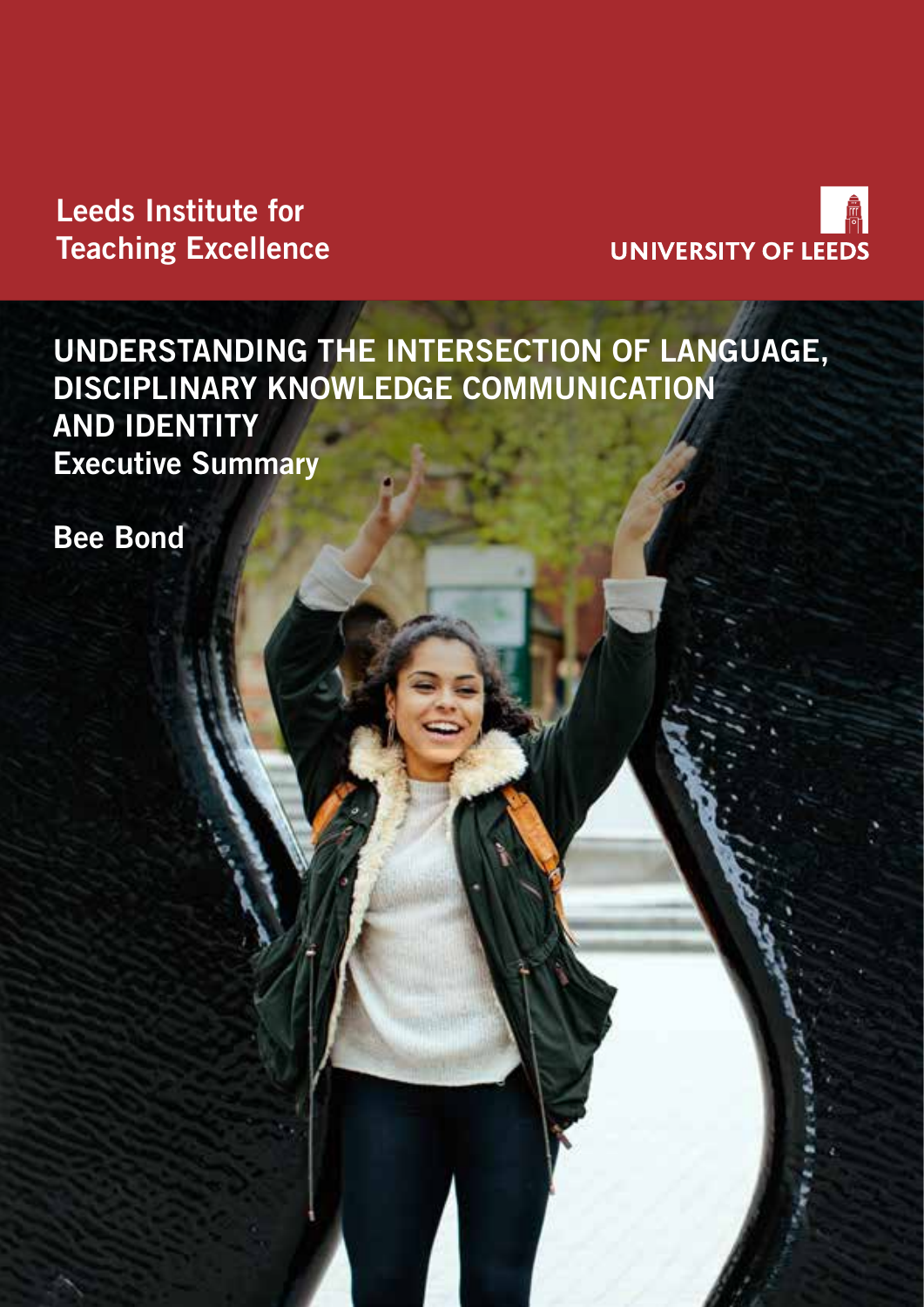# Introduction

As the number of international students studying in the UK increases, particularly at taught postgraduate (PGT) level, there is a concurrent increase in the need to consider the barriers to learning faced by this cohort of students. Understandings of, and support in relation to, these barriers now need to be more nuanced and problematized, and to reach further than specialised international student offices or the provision of extra-curricular language support. Instead, they need to become embedded in core curricular practices.

Although language proficiency (or deficiency) is a frequently cited barrier to success for international students, I argue through this project that this is too broad a generalisation. Language does play a vital role in student attainment, but our understanding of language and the role it plays in shaping discipline-specific knowledge and understanding needs to be clarified.

The socio-cultural and (academic) identity shifts that the transition to postgraduate study demands of all students need to be further explored and related back to the language used in disciplinary practices, as does the impact on and adjustments made by those involved in teaching an expanding and changing cohort of students. The language used to communicate discipline-specific expectations, cultures and concepts is often tacit in nature, carrying the weight of layered, implied understanding which is only fully understood by those already socialised into the field of study. Teachers need support in how to foreground this understanding in order to enable the full participation of all students.

# Methodology

Using three sites – one STEM, one Arts, Humanities and Cultures, and one specifically for language teaching – as case studies, my project investigates the often divergent understanding of the role language plays in knowledge communication at PGT level between content teachers, English for Academic Purposes (EAP) teachers and students.

Taking a broadly Academic Literacies ethnographic approach (see, for example, Lea & Street, 1998), I collected a range of qualitative data from the three Case Study sites. Interviews and focus groups were held across the three sites, with 'thickness' added to the data from classroom observations, field notes and a range of related documentation.

This data was repeatedly scrutinized and coded for emergent themes. These themes were considered within each of the Case Study sites separately before a cross-site analysis was conducted, with separate themes arising from this.

## Findings

The findings from this project are presented in a number of ways. As each Case Study site was analysed and presented individually, a picture of engagement with language was built in different contexts.

Within the Language Centre, EAP teachers had a detailed knowledge and understanding of language as an academic subject and a powerful identity as 'teachers', with the ability to draw students out and build confidence. However, they were less confident when required to work with high-level academic content in an unfamiliar subject, and experienced decreased academic authority in the classroom when doing this. In Media and Communication, teachers were aware of the importance of language within their discipline and were able to describe ways in which they addressed issues of language through their teaching. However, claiming a lack of expertise and time, they were also unwilling and unable to spend the time they felt was needed to enable many of their students to demonstrate fully their developing understanding of their subject. Large numbers of students at PGT level generally seemed to be putting a strain on resources and time. This was compounded by a high proportion of these students coming from different educational and language backgrounds. The consequences of this were felt, not only through the time and effort involved in marking 'inelegantly' written scripts, but also within the traditional dynamics of knowledge creation and sharing via seminar discussion. A cultural disconnect was reported by both teachers and students, not between L1 and English-as-a-second or otherlanguage (L2) speakers in general, but more specifically between (the more numerically dominant) Chinese and non-Chinese students.

Teachers within this School demonstrated high levels of reflection and reflexivity around their teaching practices, and a desire to find solutions to the problems they perceived as resulting from students' cultural (which they emphasised over linguistic) differences.

Within Biological Sciences, there was very little sense that language was a consideration within their teaching. Language in general was not seen as problematic. This School generally seems to conform to the more traditional model of PGT teaching, as apprenticeship for research. Emphasis throughout appeared to be on developing students as researchers, through research. Whilst there were procedures for supporting students who were identified as being in difficulty, this was viewed as a separate issue to the main work of the content teacher. Language only seemed to become visible when a student's text did not match expectations, at which point language was viewed as a problem which was distinct from other elements of the learning taking place and the curriculum as a whole, rather than as part of the social practice of knowledge communication.

Whilst many students reported feeling lost at times around academic expectations and assumptions, they maintained confidence in the discipline in general and seemed to accept that the sometimes opaque nature of the information they were given was part of their apprenticeship into the discipline. However, when a student was struggling with both these tacit academic conventions and a developing language proficiency, the affective 'noise' became too great and breakdown in understanding became almost irreparable within the timeframe of a one-year PGT programme.

Cross-case-study analysis broadened the findings of this project far beyond the use and impact of language within a discipline. The data highlighted socio-political and cultural issues around the role and purpose of the University, particularly the changing function of teaching at PGT level. Approaches to teaching and learning are thrown into question when dealing with large numbers of students who are not already socialised into the system and who are also continuing to learn the language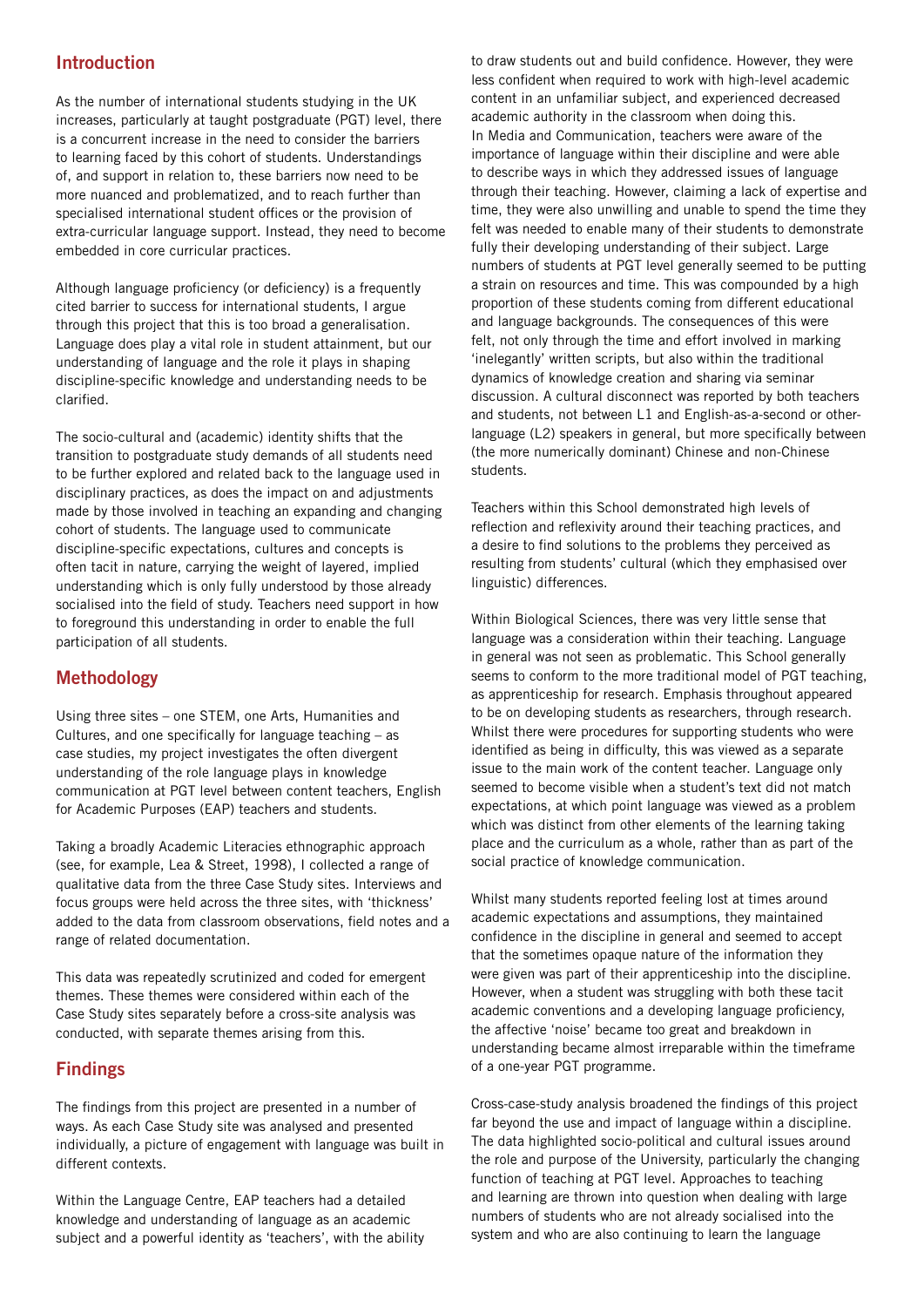that is the medium of instruction. This has an impact on the time, identity, sense of agency and trust in the system of those involved in PGT student education (See Figure 1).



Figure 1: Questioning the purpose of M-level teaching

The same four themes emerge within the EAP teaching unit. As an emerging discipline, on the frontline of neoliberal activity and internationalisation agendas, and at the interface between knowledge production and practice (Bernstein, 2000), EAP teachers also appeared to be re-establishing and questioning the parameters of EAP. Questions were asked as to whether knowledge of the language system as an academic construct and an understanding of how to teach was enough. Whilst EAP teachers are aware that more connections may be needed, again the constraints of time, an unclear and diverse set of identities, a sense of a lack (and at times an abdication) of agency and a lack of confidence in their academic content knowledge also lead to a questioning of the overarching purpose and impact of EAP teaching (Figure 2).



Figure 2: Questioning the purpose of EAP

This changing nature of academic / teacher identity was a strong but unexpected thread in my data. The main focus, on issues connected specifically to the impact of language across the three Case Study sites, revealed a complex picture that was difficult to unpack. Issues relating to educational background and culture, disciplinary content knowledge and language are not easy to tease apart. However, there seem to be seven broad areas that can be used as a framework through which to analyse the data. At times, the data cross the different areas; as teachers and students described their experiences it became clear that one area often impacts and resonates across many. However, in Figure 3 the seven areas are represented as disconnected parts of a jigsaw, as currently each of them seems to be addressed through disconnected or separate areas of the University and its curriculum.



Figure 3: Language disconnected across the university experience

#### Recommendations

As PGT programmes only run full time for one year, there is very little time to work with students; it is therefore even more vital at this level that the teachers are fully prepared for a diverse and changing cohort. To move away from a deficit view of international students, teachers need to develop a clearer understanding of the tacit linguistic expectations they place on their students and work to highlight these in their teaching practices. This can be done via a curriculum that is built in collaboration with others across the University who hold expertise in teaching language, in developing skills and in supporting students. This curriculum should remain sensitive to particular teaching contexts, and maintain academic challenge and rigour whilst harnessing the expertise of others and drawing in the student as active participants in their learning. By addressing these needs, the hope is that a curriculum will emerge that has notions of inclusion and diversity at its heart. There are therefore two main recommendations emerging from this project.

1. The first is that the seven areas depicted above be connected rhizomatically. Language use needs to be understood as involving more than the mechanics and structure of a coding system to be learned before study in a discipline begins. Language cannot be untangled from the community of practice of a discipline, or from the broader social and cultural expectations of Higher Education in the UK. All teachers need to understand the impact that language, as the main means of expressing